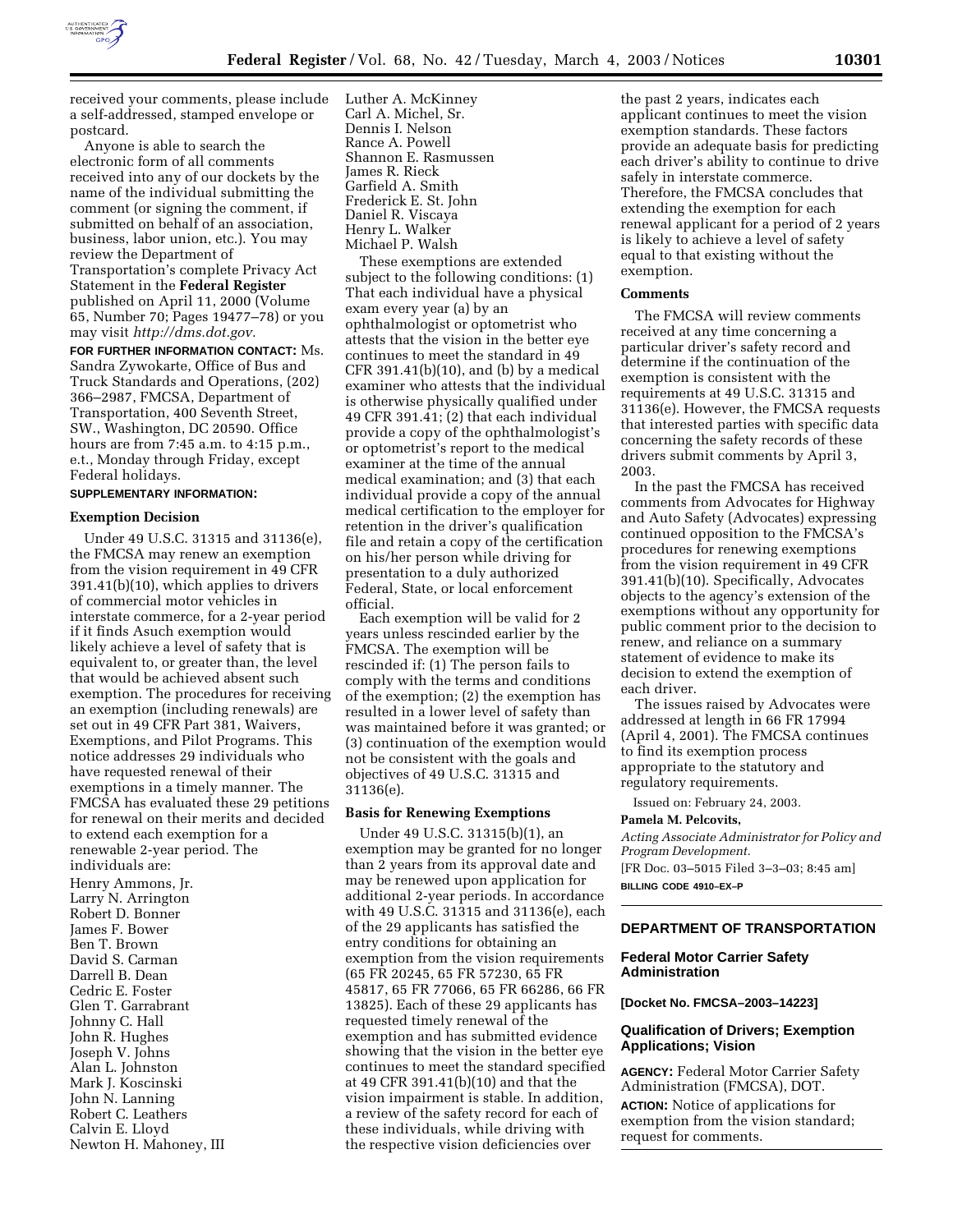**SUMMARY:** This notice publishes the FMCSA's receipt of applications from 21 individuals for an exemption from the vision requirement in the Federal Motor Carrier Safety Regulations (FMCSRs). If granted, the exemptions will enable these individuals to qualify as drivers of commercial motor vehicles (CMVs) in interstate commerce without meeting the vision standard prescribed in the FMCSRs.

**DATES:** Comments must be received on or before April 3, 2003.

**ADDRESSES:** You can mail or deliver comments to the U.S. Department of Transportation, Dockets Management Facility, Room PL–401, 400 Seventh Street, SW., Washington, DC 20590– 0001. You can also submit comments at *http://dms.dot.gov.* Please include the docket number that appears in the heading of this document. You can examine and copy this document and all comments received at the same Internet address or at the Dockets Management Facility from 9 a.m. to 5 p.m., e.t., Monday through Friday, except Federal holidays. If you want us to notify you that we received your comments, please include a selfaddressed, stamped envelope or postcard.

Anyone is able to search the electronic form of all comments received into any of our dockets by the name of the individual submitting the comment (or signing the comment, if submitted on behalf of an association, business, labor union, etc.). You may review the Department of Transportation's complete Privacy Act Statement in the **Federal Register** published on April 11, 2000 (Volume 65, Number 70; Pages 19477–78) or you may visit *http://dms.dot.gov.*

**FOR FURTHER INFORMATION CONTACT:** Ms. Sandra Zywokarte, Office of Bus and Truck Standards and Operations, (202) 366–2987, FMCSA, Department of Transportation, 400 Seventh Street, SW., Washington, DC 20590–0001. Office hours are from 7:45 a.m. to 4:15 p.m., e.t., Monday through Friday, except Federal holidays.

# **SUPPLEMENTARY INFORMATION:**

#### **Background**

Under 49 U.S.C. 31315 and 31136(e), the FMCSA may grant an exemption for a 2-year period if it finds ''such exemption would likely achieve a level of safety that is equivalent to, or greater than, the level that would be achieved absent such exemption.'' The statute also allows the agency to renew exemptions at the end of the 2-year period. The 21 individuals listed in this notice have recently requested an

exemption from the vision requirement in 49 CFR 391.41(b)(10), which applies to drivers of CMVs in interstate commerce. Accordingly, the agency will evaluate the qualifications of each applicant to determine whether granting the exemption will achieve the required level of safety.

### **Qualifications of Applicants**

#### *1. Gordon L. Apple*

Mr. Apple, 71, has had crossed eyes since childhood and alternates from one eye to the other. His best-corrected visual acuity is 20/25 in the right eye and 20/25 in the left. His ophthalmologist examined him in 2002 and certified, ''The condition should be stable and he is visually able to drive commercially.'' Mr. Apple submitted that he has driven straight trucks for 18 years, accumulating 360,000 miles, tractor-trailer combinations for 35 years, accumulating 2.6 million miles, and buses for 6 months, accumulating 2,000 miles. He holds a Class A CDL from Arkansas. His driving record for the last 3 years shows no accidents or convictions for moving violations in a CMV.

### *2. Stanley E. Bernard*

Mr. Bernard, 57, has amblyopia in his right eye. His best-corrected visual acuity in the right eye is 20/300 and in the left, 20/20. Following an examination in 2002, his optometrist certified, ''Stan Bernard meets the visual requirements to perform the driving tasks needed to operate a commercial vehicle.'' Mr. Bernard reported that he has driven straight trucks for 30 years, accumulating 1.5 million miles. He holds a Class DM1 driver's license from Alaska. His driving record for the last 3 years shows no accidents or convictions for moving violations in a CMV.

### *3. John D. Bolding, Jr.*

Mr. Bolding, 43, has a macular scar in his left eye due to an injury in 1995. His best-corrected visual acuity in the right eye is 20/15 and in the left, 20/200. An optometrist examined him in 2002 and stated, ''In our professional opinion, Mr. Bolding has sufficient vision to perform the driving tasks required to operate a commercial vehicle.'' Mr. Bolding submitted that he has driven tractortrailer combinations for 14 years, accumulating 700,000 miles. He holds a Class A CDL from Oklahoma. His driving record for the last 3 years shows no accidents or convictions for moving violations in a CMV.

#### *4. Ronald B. Brown*

Mr. Brown, 55, lost the central vision in his right eye due to a retinal vein

occlusion in 1993. His best-corrected visual acuity in the right eye is hand motions and in the left, 20/25. His ophthalmologist examined him in 2002 and stated, ''I would hereby certify that in my medical opinion, Mr. Brown has vision adequate to perform the tasks of his present occupation, that of driving a commercial vehicle.'' Mr. Brown submitted that he has driven straight trucks for 6 years, accumulating 300,000 miles, and tractor-trailer combinations for 24 years, accumulating 2.9 million miles. He holds a Class A CDL from Maine. His driving record shows no accidents or convictions for moving violations in a CMV during the last 3 years.

#### *5. Michael P. Curtin*

Mr. Curtin, 47, has amblyopia in his right eye. His best-corrected visual acuity in the right eye is 20/400 and in the left, 20/20. Following an examination in 2002, his optometrist certified, ''I do not feel this should decrease his ability to safely drive a commercial vehicle.'' Mr. Curtin submitted that he has driven straight trucks for 20 years, accumulating 100,000 miles, and tractor-trailer combinations for 2 years, accumulating 10,000 miles. He holds a Class AM CDL from Illinois. His driving record for the last 3 years shows no accidents or convictions for moving violations in a CMV.

#### *6. Albion C. Doe*

Mr. Doe, 44, has a congenital toxoplasmosis scar in his right eye. His visual acuity is counting fingers in the right eye and 20/25 in the left. Following an examination in 2002, his optometrist certified, ''Mr. Doe has a congenital toxoplasmosis scar in his right eye which will not impair his ability to drive a commercial vehicle in any way.'' Mr. Doe submitted that he has driven straight trucks for 15 years, accumulating 780,000 miles. He holds a Class A CDL from New Hampshire. His driving record shows no accidents or convictions for moving violations in a CMV during the last 3 years.

#### *7. James M. Eads*

Mr. Eads, 52, is blind in his left eye due to injury at age 5. His best-corrected visual acuity in the right eye is 20/20. An optometrist examined him in 2002 and stated, ''His right eye is revealed to have good ocular health and he has adapted well with his monocular vision to safely drive a commercial vehicle.'' Mr. Eads reported that he has driven straight trucks for 12 years, accumulating 480,000 miles. He holds a chauffeur's license from Indiana. His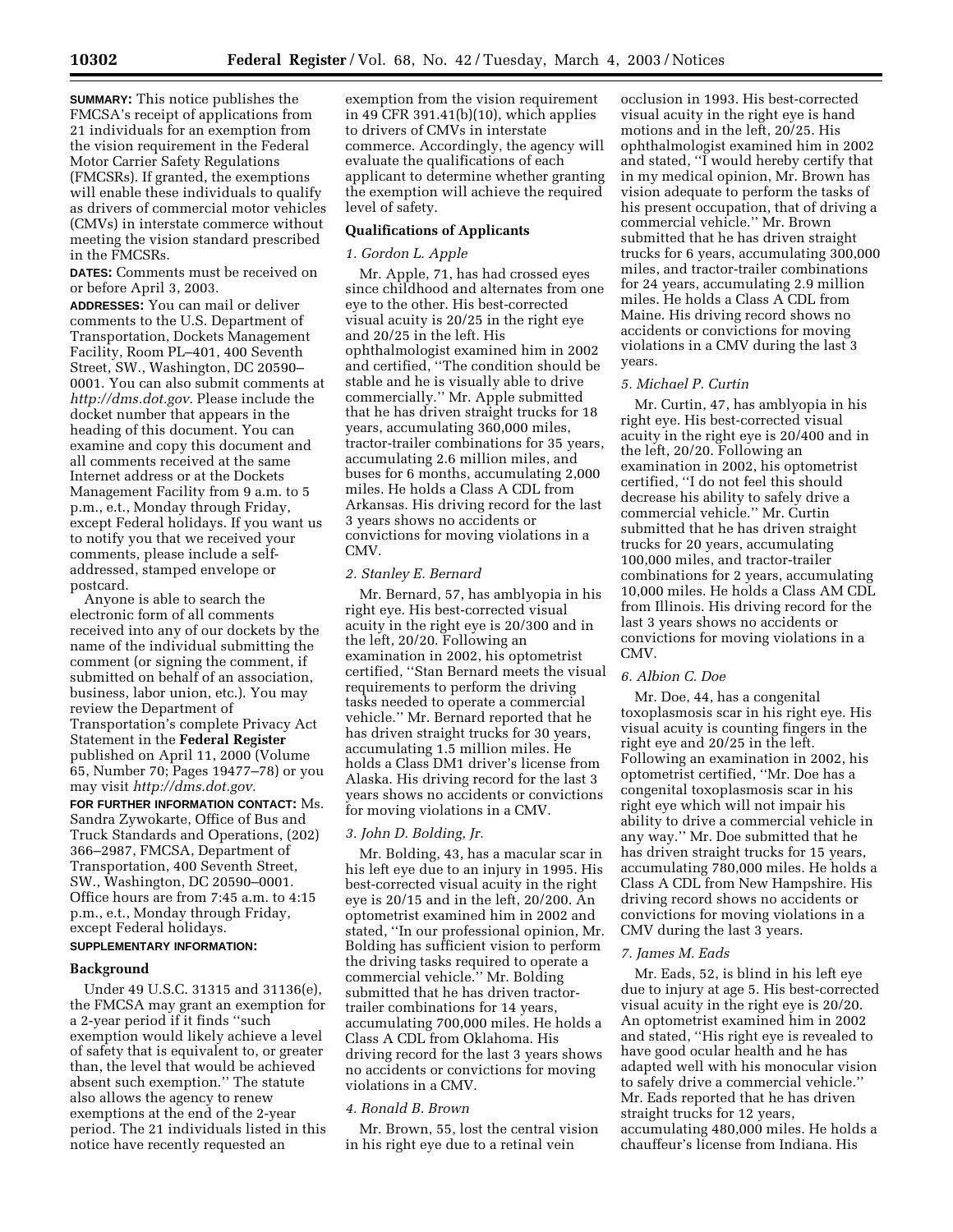driving record shows no accidents or convictions for moving violations in a CMV during the last 3 years.

## *8. Richard L. Elyard*

Mr. Elyard, 55, is blind in his right eye due to an accident 30 years ago. The best-corrected visual acuity in his left eye is 20/20. Following an examination in 2002, his optometrist certified, ''It is my opinion that Mr. Elyard is visually qualified to operate a commercial vehicle at this time.'' Mr. Elyard reported that he has driven tractortrailer combinations for 30 years, accumulating 3.1 million miles. He holds a Class A CDL from Virginia. His driving record shows no accidents or convictions for moving violations in a CMV during the last 3 years.

### *9. Michael R. Forschino*

Mr. Forschino, 56, has amblyopia in his left eye. His best-corrected visual acuity is 20/25 in the right eye and 20/ 50—in the left. His optometrist examined him in 2002 and stated, ''Mr. Forschino possesses sufficient vision required to operate a commercial motor vehicle.'' Mr. Forschino reported that he has driven straight trucks for 7 years, accumulating 434,000 miles. He holds a Class B CDL from Connecticut. His driving record shows no accidents or convictions for moving violations in a CMV during the last 3 years.

## *10. John C. Gadomski*

Mr. Gadomski, 38, has amblyopia in his left eye. His best-corrected visual acuity is 20/20 in the right eye and 20/ 100 in the left. His optometrist examined him in 2002 and stated, ''I do believe that his vision is sufficient to perform driving tasks required to operate a commercial vehicle.'' Mr. Gadomski reported that he has driven straight trucks for 15 years, accumulating 1.5 million miles. He holds a Class B CDL from New York. His driving record shows no accidents or convictions for moving violations in a CMV during the last 3 years.

#### *11. Richard H. Hammann*

Mr. Hammann, 64, has reduced vision in his left eye due to trauma in 1998. His best-corrected visual acuity is 20/30 in the right eye and 20/200 in the left. His ophthalmologist examined him in 2002 and stated, ''In my opinion he has adequate vision to operate a commercial vehicle.'' Mr. Hammann reported that he has driven straight trucks for 44 years, accumulating 1.8 million miles, tractor-trailer combinations for 15 years, accumulating 1.2 million miles, and buses for 44 years, accumulating 2.6 million miles. He holds a Class BCDM

CDL from Wisconsin. His driving record for the last 3 years shows no accidents or convictions for moving violations in a CMV.

## *12. Carl M. Hill*

Mr. Hill, 68, has had a histoplasmosis scar in his left eye since childhood. His best-corrected visual acuity is 20/20 in his right eye and 20/100 in the left. An optometrist examined him in 2002 and stated, ''In my opinion, Mr. Hill has sufficient vision to operate a commercial vehicle.'' Mr. Hill reported that he has driven straight trucks for 3 years, accumulating 3,000 miles, tractortrailer combinations for 13 years, accumulating 975,000 miles, and buses for 1 year, accumulating 5,000 miles. He holds a Class A CDL from California. His driving record for the last 3 years shows no accidents or convictions for moving violations in a CMV.

#### *13. David A. Hiller*

Mr. Hiller, 53, has amblyopia in his left eye. His best-corrected visual acuity in the right eye is 20/20 and in the left, 20/400. Following an examination in 2002, his optometrist stated, ''It is my professional opinion that Mr. Hiller's visual condition has not previously affected his ability to operate a commercial motor vehicle nor should it affect any further performance.'' Mr. Hiller submitted that he has driven straight trucks for 34 years, accumulating 3.2 million miles. He holds a Class A CDL from Minnesota. His driving record shows no accidents or convictions for moving violations in a CMV during the last 3 years.

### *14. Billy L. Johnson*

Mr. Johnson, 25, has amblyopia in his left eye. His best-corrected visual acuity in the right eye is 20/20 and in the left, 20/60–2. His optometrist examined him in 2002 and certified, ''I do feel, in my opinion, that he does have sufficient vision to perform commercial driving tasks and it is the same now as over the past few years.'' Mr. Johnson submitted that he has driven tractor-trailer combinations for 4 years, accumulating 270,000 miles. He holds a Class A CDL from North Carolina. His driving record for the last 3 years shows no accidents or convictions for moving violations in a CMV.

#### *15. Christopher J. Kane*

Mr. Kane, 44, has retinal scarring in his left eye due to injury at age 12. His best-corrected visual acuity is 20/20 in the right eye and 20/80—in the left. Following an examination in 2002, his optometrist stated, ''I would certify Mr. Kane's vision as sufficient for operating a commercial vehicle.'' Mr. Kane reported that he has driven straight trucks for 2 years, accumulating 28,000 miles, and tractor-trailer combinations for 4 years, accumulating 158,000 miles. He holds a Class A CDL from Vermont. His driving record shows no accidents or convictions for moving violations in a CMV during the last 3 years.

### *16. Jack E. Kettner*

Mr. Kettner, 33, experienced optic atrophy in his left eye due to tumor resection in 1992. His best-corrected visual acuity is 20/20 in the right eye and counting fingers in the left. An optometrist examined him in 2002 and certified, ''Jack Kettner has sufficient vision to perform commercial driving tasks.'' Mr. Kettner submitted that he has driven straight trucks for 10 years, accumulating 150,000 miles. He holds a Class B CDL from Florida. His driving record for the last 3 years shows no accidents or convictions for moving violations in a CMV.

### *17. Wallace F. Mahan, Sr.*

Mr. Mahan, 63, experienced a retinal vein occlusion in his right eye in 1998. His best-corrected visual acuity is 20/ 400+1 in the right eye and 20/25+3 in the left. Following an examination in 2002, his ophthalmologist certified, ''It is my medical opinion that the patient has sufficient vision to perform the driving tasks required to operate a commercial vehicle.'' Mr. Mahan reported that he has driven tractortrailer combinations for 40 years, accumulating 1.6 million miles. He holds a Class A CDL from Maine. His driving record for the last 3 years shows no accidents or convictions for moving violations in a CMV.

#### *18. James R. Petre*

Mr. Petre, 50, has counting fingers vision in his left eye due to a childhood injury. His best-corrected visual acuity in the right eye is 20/20. His optometrist examined him in 2002 and stated, ''I do certify in my opinion, that Mr. James Petre has sufficient vision to perform the driving tasks required to operate a commercial vehicle.'' Mr. Petre submitted that he has driven straight trucks for 30 years, accumulating 600,000 miles. Mr. Petre holds a Class B CDL from Maryland. His driving record for the last 3 years shows no accidents or convictions for moving violations in a CMV.

### *19. William E. Reveal*

Mr. Reveal, 37, has a retinal detachment in his right eye resulting from a congenital condition. His bestcorrected visual acuity in the left eye is